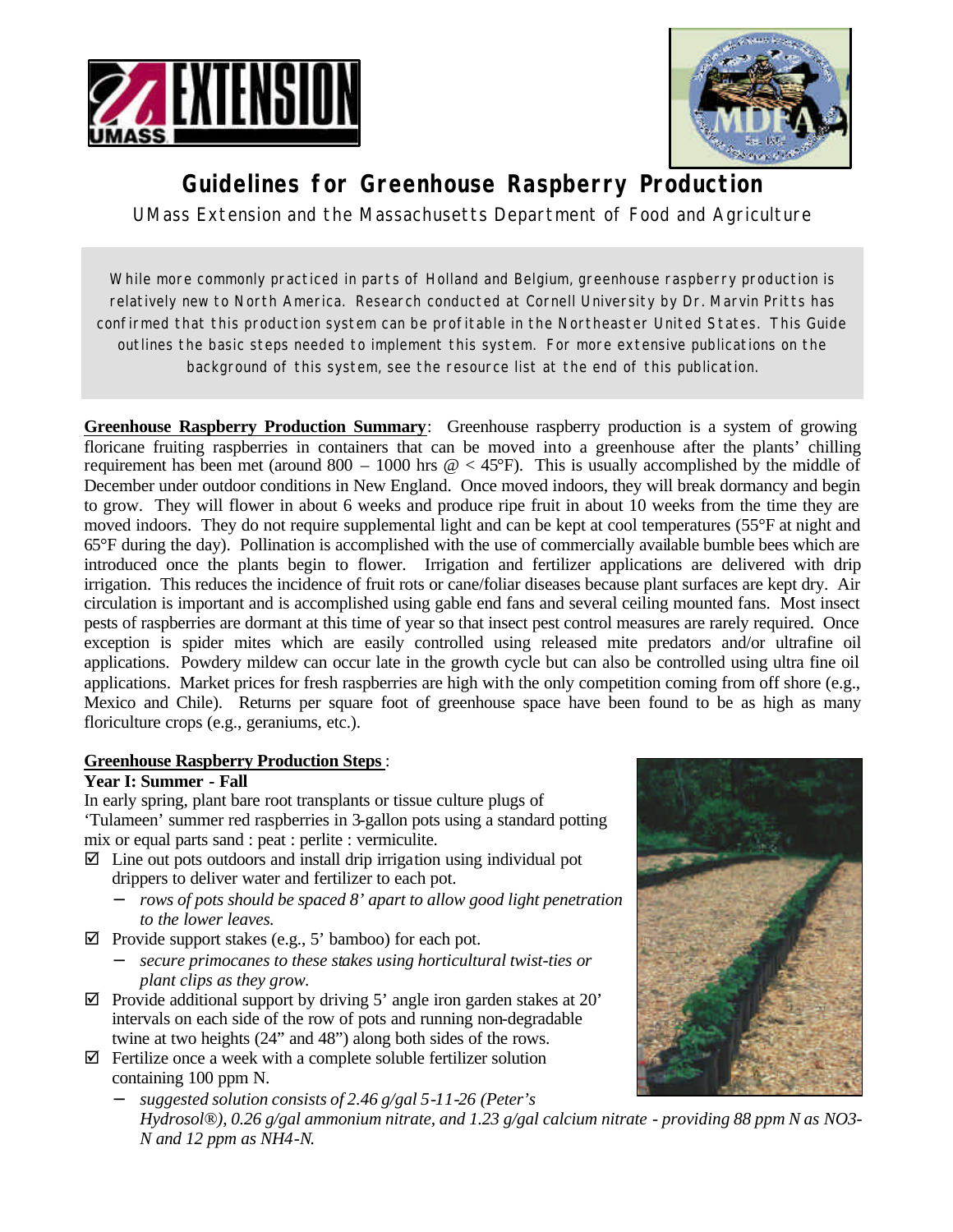- $\boxtimes$  Scout for and control any insect or disease outbreaks or infestations.
- $\boxtimes$  Once leaves drop (October), rows of pots can be moved together and protected with hay bales against freezing temperatures.
	- − *Roots are more sensitive to cold temperatures than canes, so temperatures around 10°F can kill the plants.*
- $\boxtimes$  In late-December plants can be moved into the greenhouse and allowed to break dormancy.

#### **Year I: Fruiting**



- $\boxtimes$  Place plants pot-to-pot with approximately 5.5 ft. between the rows.
	- *Double rows can be used with a 5.5 ft. on-center spacing but might create a canopy that is too dense and promotes cane and leaf diseases such as Botrytis cane blight or powdery mildew.*
- $\boxtimes$  Continue the irrigation/fertigation regimen delivering a complete fertilizer with 100 ppm N once a week.
- $\boxtimes$  Bamboo support stakes should remain in the pots and the outer support trellis should be reconstructed in the greenhouse.
- $\boxtimes$  After a few days, an application of Ultrafine Horticultural oil will suppress early outbreaks of spider mites.
- $\boxtimes$  Provide ample air circulation with ceiling and/or floor mounted fans.
	- $\boxtimes$  Temperatures are maintained at 65 70°F during the day and can be as low as  $50 - 55$ °F at night.
		- − *If the greenhouse is damp, as are those with dirt floors, these cool temperatures may cause high relative humidity conditions. This may result in higher incidence of*

*disease infections and problems with pollination during bloom. So, nighttime temperatures may need to be higher and additional ventilation provided.*

- $\boxtimes$  Maintain relative humidity at 65% 75%.
	- − *Low humidity (< 50%) can reduce pollen germination, and high humidity (> 90% can cause pollen to be "sticky". Both these conditions can lead to misshapen fruit due to poor pollination.*
- $\boxtimes$  Scout foliage weekly for two-spotted spider mites and/or European red mites. If/when found, release predators *Phytoseiulus persimilis* and *Neoseiulus fallacis* at rates recommended by supplier. Repeat the release in two weeks. Further releases may not be needed.



 $\boxtimes$  Six weeks from the time the plants move indoors, bloom will begin. Be prepared to move bumble bees in for pollination by contacting your supplier in advance to insure bees will be available and can be shipped on time.



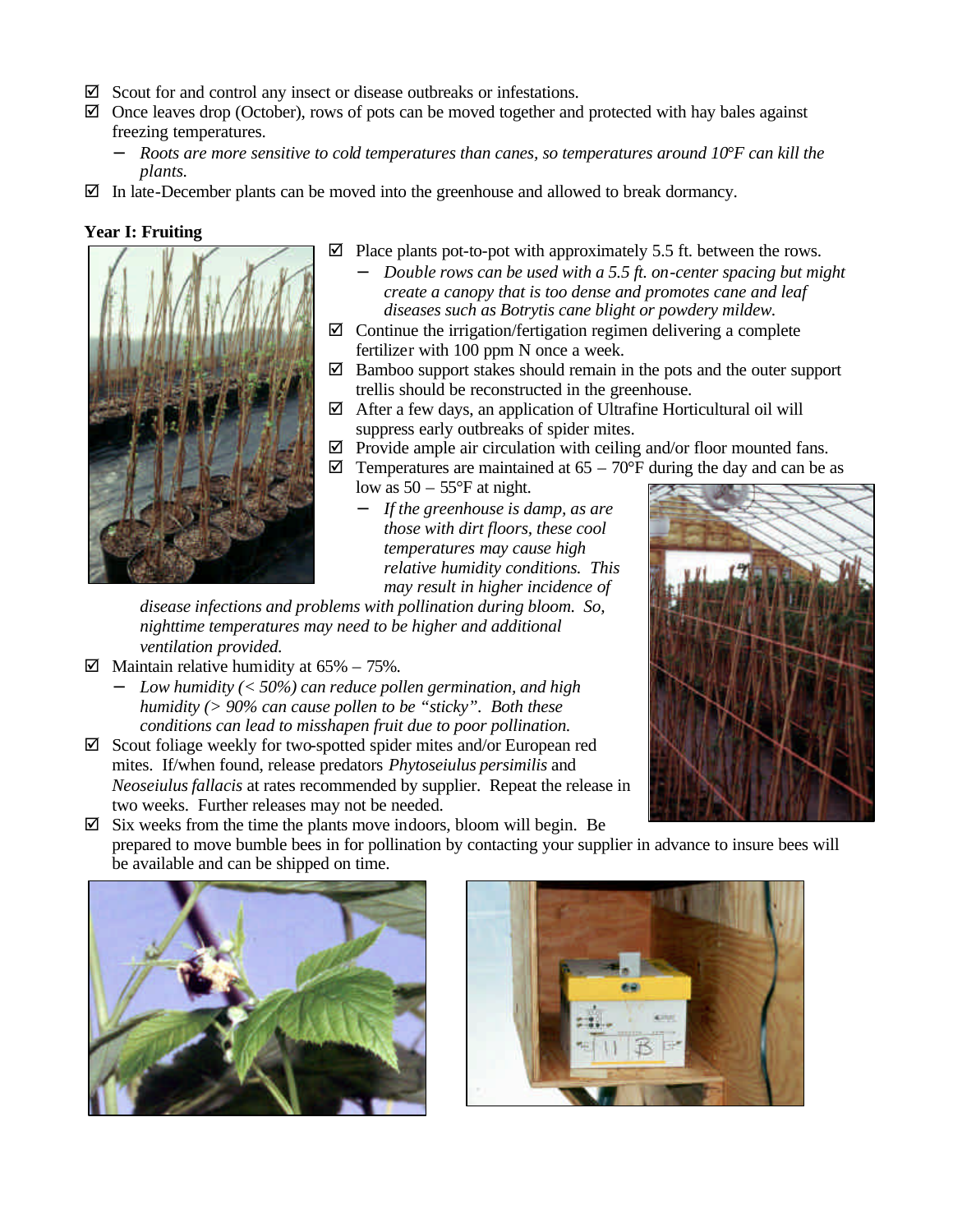$\boxtimes$  Once flowering has begun, the nutrient solution should be diluted to deliver 50 ppm N once a week.

 $\boxtimes$  1<sup>st</sup> year plants will generally produce between 2-4 half pints of marketable raspberries each.



- $\boxtimes$  During fruiting, remove all but 4 of the newly emerging primocanes so that they do not interfere unduly with harvest and air circula tion.
	- − *When the new primocanes (which will produce next year's crop) reach about 3.5 ft. pinch the top 4" off to halt their growth for the remainder of harvest.*
- $\boxtimes$  After harvest.



carefully remove all the old fruiting canes and reuse the bamboo stakes to support the new primocanes.

 $\boxtimes$  Repot plants into 5 gallon pots with the same type of potting soil and move outdoors for the summer.

## **Year II: summer – fall**

- $\boxtimes$  Re-establish the outdoor rows and drip irrigation/fertigation system as in Year I.
- $\boxtimes$  When the primocanes reach 6 ft., tip again to slow the growth.
- $\boxtimes$  Continue to apply fertilizer once a week with a complete fertilizer containing 100 ppm N.
- $\boxtimes$  Scout and control any insect pests or disease infestations as needed.
- $\boxtimes$  Protect roots as in Year I from very cold temperatures from October to December.
- $\boxtimes$  Move plants into the greenhouse in late December to begin the fruiting cycle again.

## **Year II: Fruiting**

- $\boxtimes$  Pots of  $2^{nd}$  year plants should be placed in single rows and spaced 1.5 ft. apart on center with 5.5 ft. between rows. These plants will need a little more room than when they were smaller.
- $\boxtimes$  Apply Ultra fine Horticultural oil after a few days in the greenhouse to suppress spider mite infestations.
- $\boxtimes$  Continue to deliver irrigation and fertilizer to the plants with N at 100 ppm.
- $\boxtimes$  Scout foliage for spider mite outbreaks as in Year I.
- $\boxtimes$  Provide bumble bees at bloom as in Year I.
- $\boxtimes$  Select the 4 largest primocanes in each pot and pinch at 3 ft., removing all other primocanes.
- $\boxtimes$   $2^{nd}$  year plants will yield 8-11 half pints of fruit each.

## *This cycle can be repeated for a third year before the plants begin to decline.*

#### **Resources**

*Greenhouse and Irrigation Supplies:* **W. H. Milikowski, Inc**., 75 Chestnut Hill – Rte. 190, Stafford Springs, CT 06076 (800-368-9464 or 800-243-7170) **Stearns Irrigation, Inc**. 42 Cranberry HighwayWest Wareham, MA 02576-1505 (508) 295-2223 **Charles W. Harris Co., Inc**. 451 Old Somerset Ave. North Dighton, MA 02764 (888-928-3731) 0r (508) 824-5607

#### *Bumblebee Vendors:*

**Koppert Biological Systems, Inc**., 28465 Beverly Rd., Romulus, MI 48174 (800-928-8827) **BioBest Canada Ltd**. 2020 Merse Road #3, RR 4, Township of Mersea, Leamington, Ontario N8H 3V7, Canada 303-661-9546 or Fax: 303-661-9543